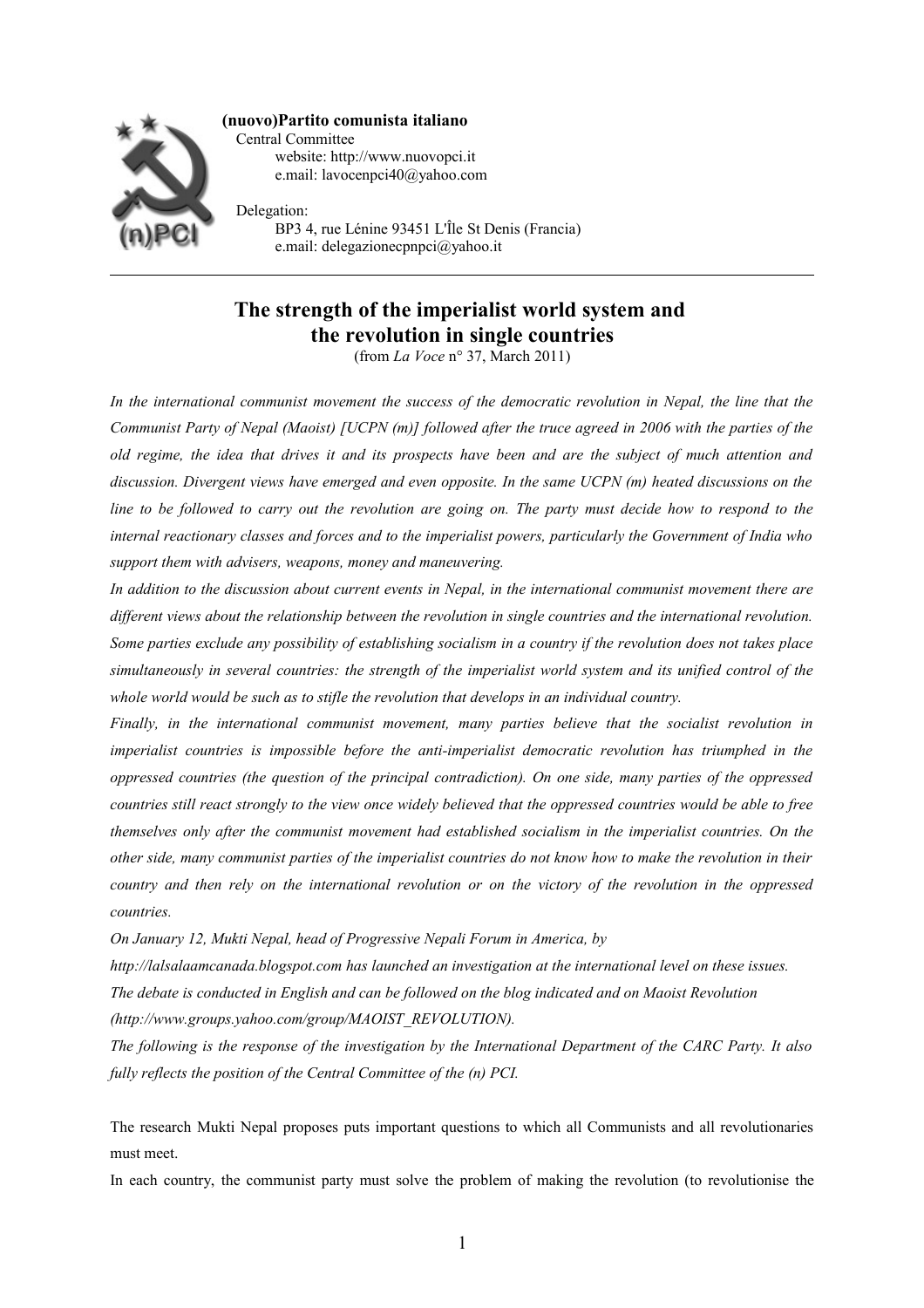system of social relations, and to mobilize the oppressed classes to come to terms with the ruling classes that protect by all means at their disposal that system, that is base of their interests and privileges and that is in line with their mentality and their customs and traditions). Every communist party must cope with the interventionist and counter-revolutionary politics of imperialist powers and groups who support the ruling classes in each country or otherwise seek to impose their interests in each country, because every success of the revolution in a country strengthens the revolutionary movement in the others. Today no country is isolated from the international context. The revolution in each country affects the revolution in the others. Of course, the success and even the development of the socialist revolution in a country like the USA, as to another level, the elimination of the Vatican in Italy, would have a much more important international effect than the victory of the revolution in some of the smaller countries and in countries with a minor role in international relations. But the success of the revolution in a small country today would have a big impact internationally because the world is more united today than it was even just a few decades ago. Because of this reason, in addition to the direct interests they have in a single country, the imperialist powers and groups intervene in each country.

Nothing can stop this. Only if they do not have resources for it or else if they will be a priori convinced to come out of it reduced to a wreck, the imperialists groups will not try to stifle the revolution, whatever is the country where it grows. The revolution is indeed international, even if it is conducted and must be conducted in each country using methods and guidelines specific to that individual country (and by the revolutionary forces of that country, able to develop them and to make them work) and with the proper times in each country.

The world is unified in some respects: the imperialist world system binds each country in a unique trade, monetary and financial system which has its own political, military, police, trade, monetary, banking and financial agencies (like ONU, G8; G20, NATO, IMF, WB, Federal Reserve System, European Central Bank, OMC, etc), and in some sectors it has even productive agencies (hence embargoes, sanctions, etc.). The mode of mercantile and capitalist production mode is the mode of production leader in each country.

In other respects the world is still divided into nearly two hundred countries, each one with its own state, its history, its culture, its own system of social relations, an its own combination of ruling classes and oppressed classes, a specific position and relationship to the rest of the world.

So, every revolution is international on one side and local on the other. The communist party of each country must deal with both issues, in relation to its country. Every communist party has to use the universal patrimony of the communist movement and to take into account that is leading a worldwide movement, that is an actor of it and plays a part in a world event. On the other hand, every communist party must be able to play its particular part, understanding the special conditions of its country and rely on them. Every communist party is ultimately the only one capable of leading a revolution in its country. If it fails to find a way to do it, nobody else will do so. It is wrong and even foolish to pretend to teach a communist party in a country where we do not work, the moves in detail that it must do. What it must do today is tied to what it will do tomorrow and to what he did yesterday. What it does in a field is tied to what it does in the others. Every revolution is particular; it is a particular case of the world proletarian revolution. Every tactical move is concrete: it not only depends on characteristics that distinguish one country from the others, but also depends on the concrete conditions of the moment. The communist party must combine general and particular, it must combine the universal with the concrete. In order to resolve this problem every communist party has:

1. the scientific patrimony of the communist movement (the doctrine of Marxism-Leninism-Maoism)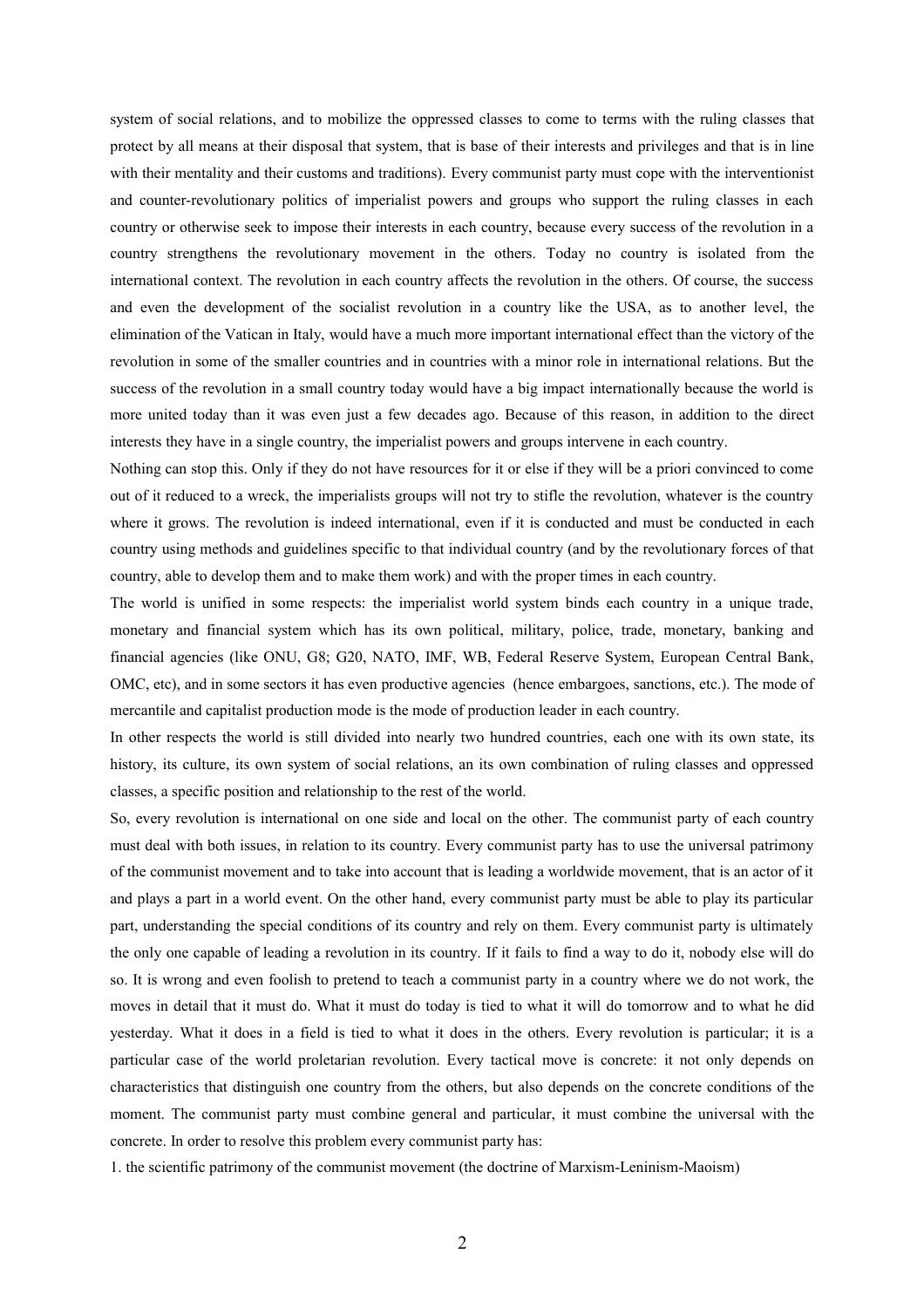2. the experience of 160 years of history of the communist movement that offers teachings still not encoded in the scientific patrimony that the communist movement has,

3. the development of present experience, the analysis of the (present) concrete situation done by the light of the scientific patrimony of the communist movement and of the method of dialectical materialism.

They are wrong those who refuse to assimilate Marxism-Leninism-Maoism and to use it as a guide for their actions because 160 years have confirmed its validity.

They are wrong those who refuse to learn from the experience of the first wave of proletarian revolution, taking the pretext that the former socialist countries have collapsed or have changed side and that anyway, today, none of them acts as a red base of the world proletarian revolution that the first socialist countries, particularly the Soviet Union and China, carried out for a certain period.

But they are wrong also those who refuse to analyze the present situation, to take into account the newness and the legacy the first wave of proletarian revolution left.

Today, the imperialist powers intervene in one way or another all over the world. There are contradictions between the imperialist powers and groups, but there is also an International Community, the aggregate of the imperialist powers headed by the USA with international agencies in various fields. Furthermore, for long the USA carry out also directly (and through their Zionist arm), with their armed forces (the regional US headquarters, the US military bases), with their own police, political and spy agencies, politics of power and intervention in most countries. Only the Republic of China and a few other countries that defend with different success and to different degrees their independence (North Korea, Venezuela, Cuba, etc.) remain out of their direct action of interference.

Does this mean that the imperialist powers are now able to stifle the revolution in every country? Absolutely not. We do not mention the defeats suffered by the imperialist powers in Korea, Cuba, Vietnam, because then it could be argued to these examples that then there were the first socialist countries that acted as a red base of the world proletarian revolution. We mention instead of Afghanistan and Iraq that are the most resounding and current demonstrations of the limits of the imperialist powers (in spite of the reactionary feature of the groups leading the popular masses who struggle against the imperialists). Despite all their efforts, the USA and their International Community failed to impose their law. But we can add to them other countries where USA and their International Community cannot impose their order despite an open intervention: Somalia, Pakistan, Palestine, Lebanon, Yemen, many Saharan African countries, Colombia. Today every country whose authorities want to practice and get the means to pursue an independent politics, finds many other countries who need and are willing to escape the shackles of imperialist world system, then the interference of the International Community and the USA. The economic crisis weakens and will increasingly weaken the USA and their International Community. Every communist party must and can rely on this development. The USA are already bogged down in Afghanistan, Iraq, Pakistan, Palestine, and to a lesser but significant extent in other countries. They have difficulty in mobilizing coalitions, and even to recruit troops in their own country. The crisis erodes the foundations of USA imperialist bourgeoisie's power. Restlessness increases in the USA themselves. Sooner or later there will rise in the USA a communist party able to take the lead of the discontent of so many USA people and to turn them into a political force that will transform the country, with global consequences that is easy to imagine.

All Communists must support this event. So as they must encourage the renaissance of the communist movement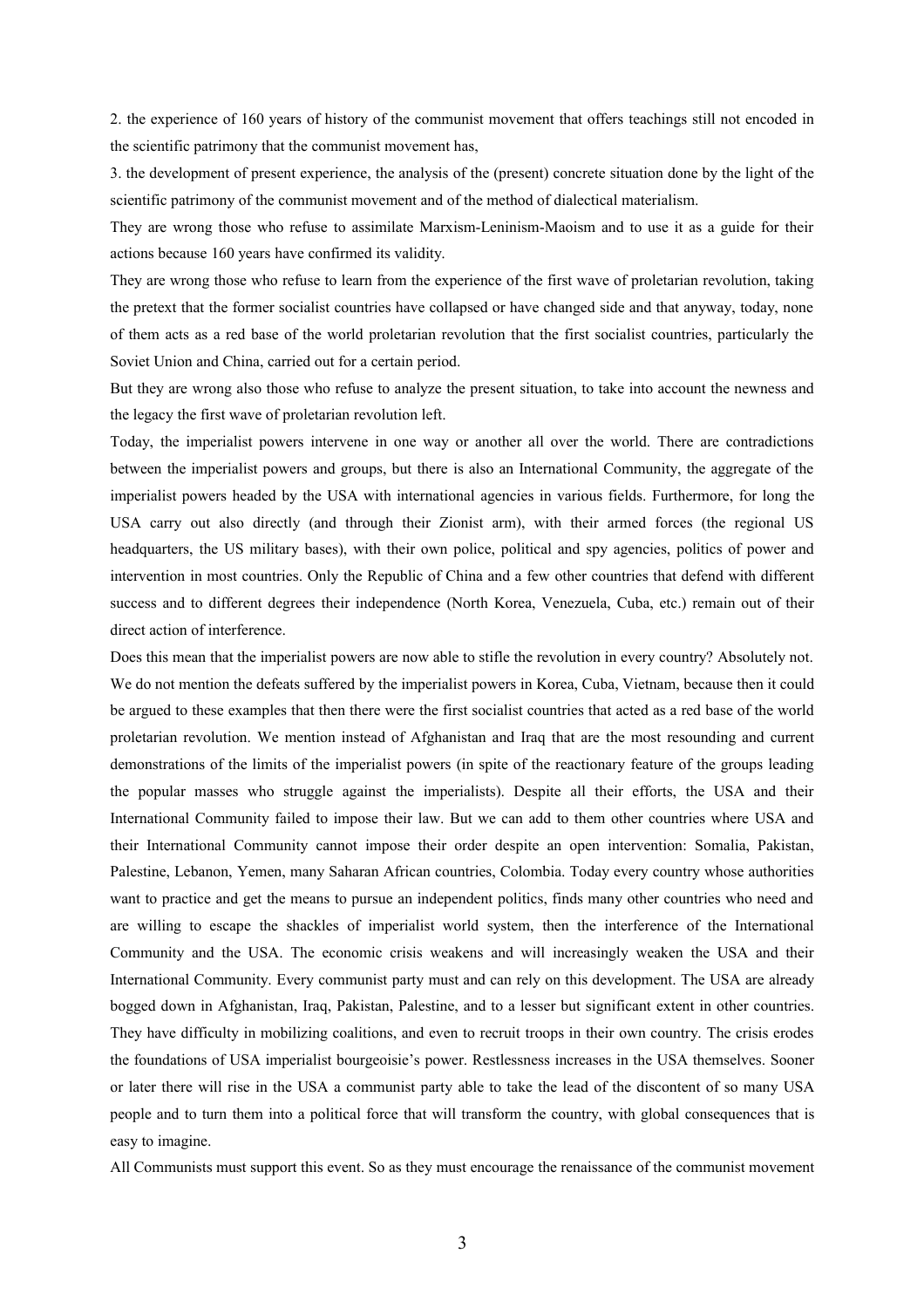worldwide, but particularly the renaissance of the communist movement in the imperialist countries.

During the first wave of proletarian revolution, in the first part of last century, the communist movement seized the power and created socialist countries covering one third of humanity. But it established socialism in neither one imperialist country. Why it did not do it? This is the most serious theoretical problem that Communists must resolve before they can be able to overcome it in practice. Some time ago Lenin told that in Russia it had been easier to start the revolution and that it would have been more difficult to continue it, and that in the imperialist countries would be more difficult to start it, but easier to continue it. To start it was so difficult that in no imperialist country the communist movement led by the first Communist International (Comintern) was able to establish socialism. Lenin then indicated as particular cause of the difficulties the communist movement met to establish socialism in the imperialist countries the greater strength (compared to the strength of the Russian ruling class and the countries oppressed by imperialism) of the ruling class in these countries, consisting mainly in the possibility to bestow privileges and concessions to the working class of their own country and in particular to the leaders of the labour movement (the labour aristocracy) thanks to the exploitation of colonial and semicolonial peoples.

The lazy (dogmatic) comrades and the shallow ones are still satisfied with that explanation. They repeat that in the imperialist countries there will be no revolution (until it will not be accomplished in a large part of the oppressed countries) because the imperialist bourgeoisie can bestow privileges and concessions to the leaders of the worker movement and at least to a part of the working class itself, thanks to exploitation of neo-colonies. Yet it is enough to look at the history behind us to understand that that explanation does not explain the inability of the communist parties to establish socialism in the imperialist countries.

Lenin's theory explained why the communist parties (then called Socialists or Social Democrats) came unprepared to the first World War and why they were unable, and the majority of most of them did not even want to take advantage of the revolutionary situation created by the World War. But after the preparatory period of the First World War, the working class and the masses of imperialist countries, especially of Europe, but in ways and at different levels also those of Japan and of USA have experienced the sufferings and hardships of the War itself, of the Great Depression, of fascism, of the Second World War. Millions and millions of proletarians and peasants have experienced the abject poverty and many have dealt with migration, unemployment, destruction and death. In almost all the imperialist countries the Communist International created communist parties that led large masses of men and women to perform heroic deeds and movements along the first part of last century. Italy is one of those countries. So we talk about things we know closely. Yet in no imperialist country the communist movement came to establish socialism. Dogmatic and shallow people repeat Lenin's explanation. The experience we indicated teaches them nothing.

The (new)Italian Communist Party was not content to repeat Lenin's words. It went to seek the truth in the experience, to draw the line to be followed to establish socialism in Italy, a country where socialism is particularly difficult to establish because it is the seat of the Papacy, the only still surviving European power among those Marx and Engels mentioned in the opening of the Manifesto, a power that indeed has expanded its activities beyond Europe, to most of the world. The science of the communist movement has helped us in this research, in particular Maoism did it.

The communist parties were not able to lead the working class and the masses to establish socialism in the imperialist countries because they did not develop enough the understanding of the conditions, forms and results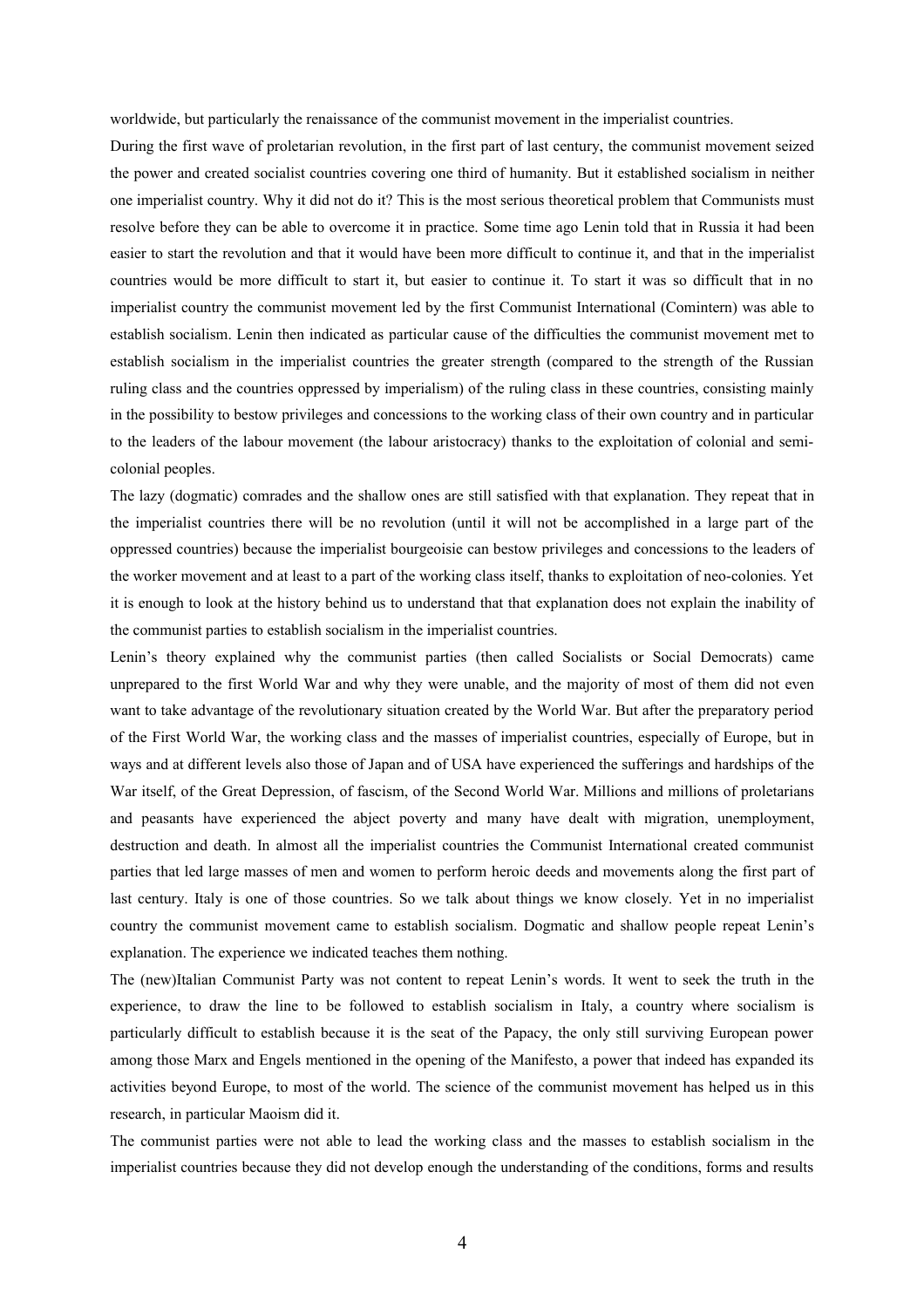of the class struggle in the countries where capitalism was more advanced, in the imperialist countries. Communists as Marx already taught (Manifesto of 1848), are distinguished among all the proletarian revolutionaries because they have a more advanced understanding of the conditions, forms and results of the class struggle and on this basis, they push it always ahead. No heroism either of the leaders or of the masses can compensate for the lack of an adequate level of understanding of reality that we want to transform, of its components and of the laws of its development.

Now we entered the terminal phase of a new general crisis of capitalism. It upsets the whole world, the imperialist countries as much as other countries. The imperialist bourgeoisie prepares weapons ever more sophisticated, with the same manic force by which it accumulates money in its banks. While his power is undermined every day just in each imperialist country by its crisis which it does not know how to remedy and by the masses increasingly intolerant of the course of things. We can make the socialist revolution and establish socialism in the imperialist countries.

The war that the masses heroically carry out in Afghanistan, Iraq, Palestine, Lebanon and other Arab and Muslim countries gives us a great help because it bogs down the imperialist powers and show off their military and political weakness. The ongoing revolution in the oppressed countries, from Nepal to Venezuela, from Philippines to India helps much the revolution in the imperialist countries and even more will help it when the parties that lead the revolution in Nepal, Philippines, India, etc will do what the reactionary forces that are leading the heroic wars of the Arab and Muslims countries cannot do: they will help the world communist movement to grasp Marxism Leninism Maoism and carry out in it the fight against dogmatism and economism that still prevent millions of communists in the imperialist countries from playing the vanguard role that they deserve.

Today in the imperialist countries discontent and suffering of the masses and particularly of the workers are great. The turmoil is great and it is bound to grow because this crisis is not a cyclical crisis. It is a general crisis of the system. It has either the revolution or war as its only possible way outs. But most of the communists in the imperialist countries lag behind to mourn the past defeats and try to get back on the top repeating the old mistakes, as if the failures of the past were due either to lack of heroic dedication to the cause or to the betrayal of some leaders. They do not draw lessons from the experience. The communist parties of the oppressed countries that have assimilated Maoism must help, with the strength of their prestige that comes from the success of their deeds, us Communists in the imperialist countries to defeat dogmatism and economism within us: the limits that we inherited from the old communist movement, which still prevent us from taking the task that is ours.

Today's most advanced departments of world communist movement must carry the war into the enemy camp, that of the imperialist countries, supporting the renaissance of the communist movement in the imperialist countries. The imperialist powers, primarily the USA and their International Community, threaten all the oppressed countries and in particular the ongoing revolution in the oppressed countries. We have no doubt that the communist parties of every country will be able to develop their experience, and thanks to Marxism-Leninism-Maoism, mobilize the masses of their country no less than the reactionary forces of Arab and Muslim countries do thanks to the force of the traditional relations of dependence of the popular masses on them. But they can greatly facilitate their work and that of all the oppressed classes and peoples of the world, supporting the renaissance of the communist movement in the imperialist countries. Concretely, supporting the struggle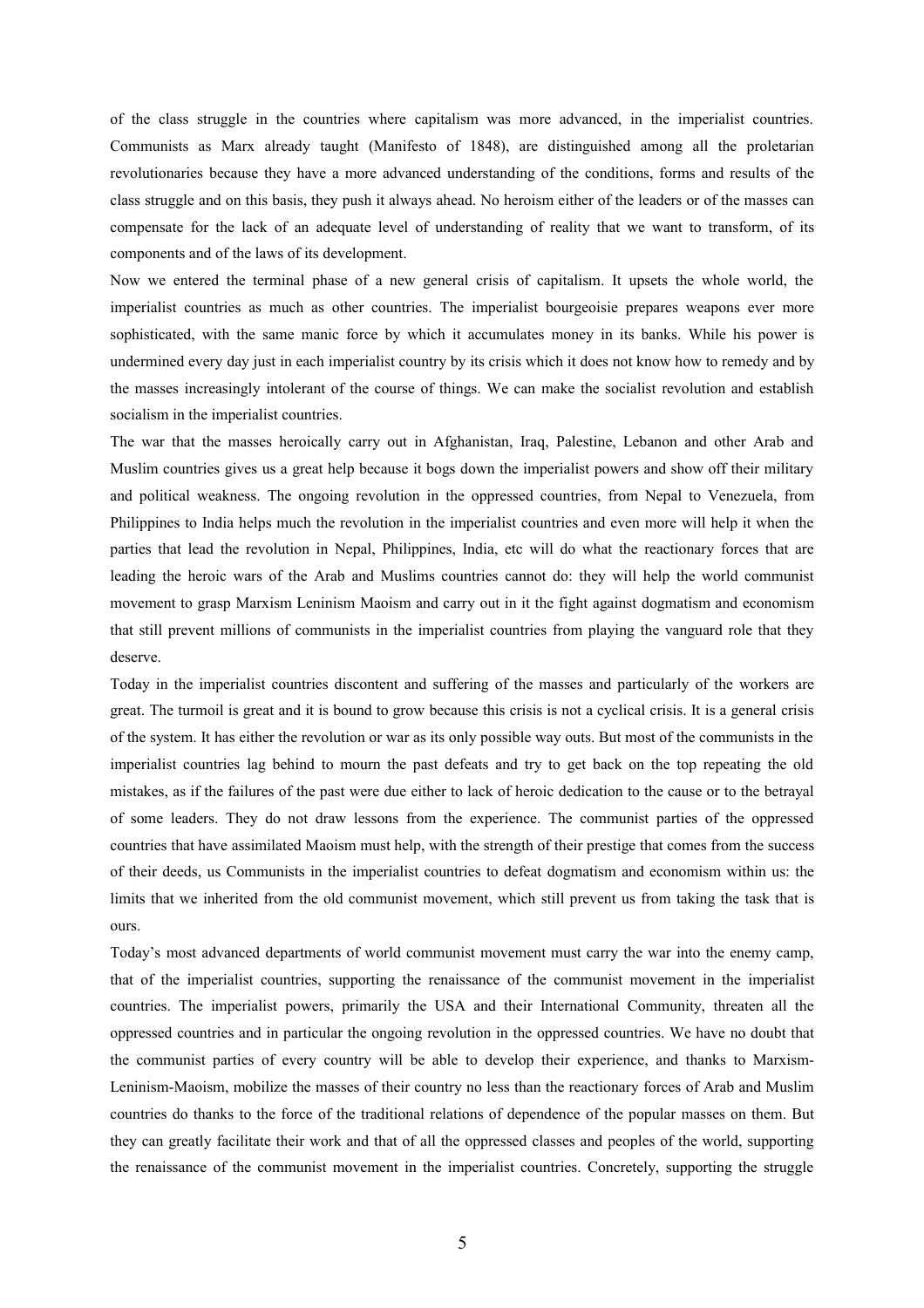against dogmatism and economism that restrain it.

Sooner or later humanity will establish socialism and will march towards communism. It is the only way of progress and even of survival for it: the economic crisis and environmental crisis are highly dependent on the system of capitalist social relations, and lead humanity to the intellectual and moral degeneration and to the extinction. The human species is an intelligent species and it will find the way to end the imperialist world system and to get a system of relations tailored to the intellectual, moral and material conquests it has reached in its development. But the path will be more direct, much lesser destructive and lesser painful, as soon as the communist movement will overcome the old limits of dogmatism and economism that, during the first wave of proletarian revolution, slowed its work, despite the heroic dedication of many leaders and many activists.

We hope that the debate that you have launched could serve this goal. For this we submit to you and to all comrades who mobilize for your call the *Four Main Issues* document in which the (n)PCI exposes more in detail in a comprehensive manner the teachings for the new wave of proletarian revolution that we have drawn from the evaluation of the first wave.

# **The document on the** *Four Main Issues*

As we told above, the main issue of the International Communist Movement as regards imperialism is to transform the resistance in attack, and this means to make the socialist revolution in the imperialist countries.

Taken together, the four issues answer to the question "why, during the first wave of world proletarian revolution, in the first part of latest century, the communist movement has not been able to establish socialism in any imperialist country".

*The first* issue does a complete evaluation of the history of the first wave of proletarian revolution and of the first socialist countries to conclude by identifying MLM as a concept on the basis of which the second wave develops.

*The second one* describes the general crisis, which determines the objective situation in which the second wave develops.

*The third one* indicates the system of preventive counter-revolution as a tool that until now the bourgeoisie used to prevent revolution in the imperialist countries.

*The fourth one* indicates the Revolutionary Protracted People's War as a strategy for the conquest of power that is universal, and consequently is valid also in the imperialist countries.

So, taken together, the four issues show how to make a revolution in the imperialist countries. To make the revolution in the imperialist countries, in general, marks the difference between the second and the first wave of proletarian revolution. In particular, it is a clear answer to the thesis cited in your *research issues* according to which the imperialist powers have to be target of the revolutionaries only when they intervene militarily or invade militarily. The position of the revolutionaries on this issue must be completely turned inside out. The imperialists must be attacked in their own countries, that is to say the International Communist Movement has to win in the imperialist countries. The fact that this has been never done before does not mean that it is impossible. The historical advancement of the communist movement consists exactly of doing things never done before.

It is possible to make the socialist revolution in an imperialist country and to do it today. For doing it we need to understand why it has not been done until today, which is the objective situation in which we are acting today,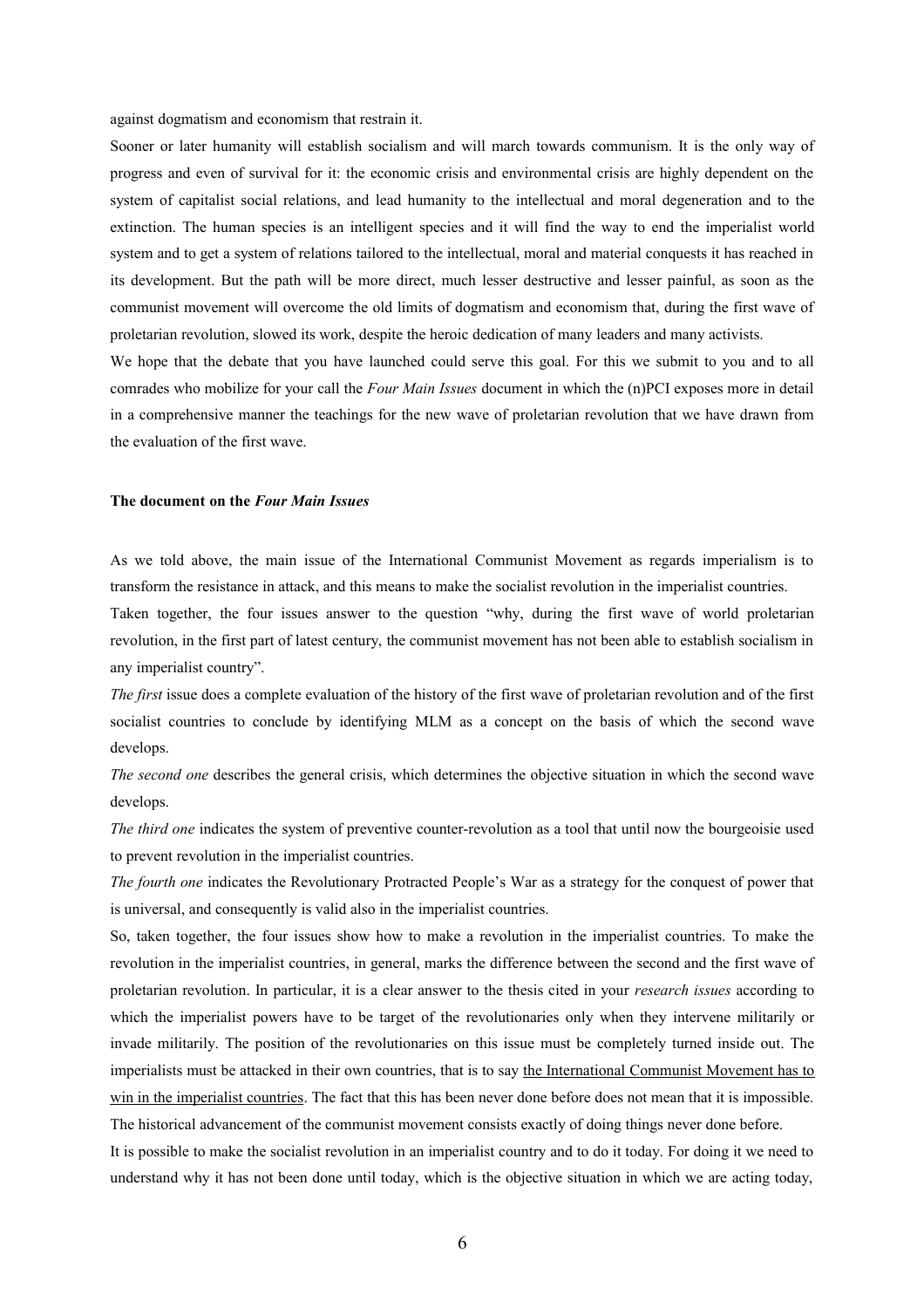which is the particular situation in the imperialist countries, which strategy we need for making the revolution in the imperialist countries. These matters are exactly the ones the (n)PCI deals with in the *Four Main Issues* document above quoted, in its four points.

In particular, the document we propose answers to the issue proposed by Mukti Nepal regarding "the thought process and interactions".

Our thought process is aimed to transform the world, and is founded on the right reflection of the reality. Right reflection of reality and effective thought process are synthesized in Marxism Leninism Maoism, the third and most advanced stage of communist thought. We explain how we reach this conclusion in the first issue of the document of the (n)PCI above quoted, that of the **evaluation of the communist movement**, that includes four sub issues:

# **1. The first wave of proletarian revolution and the first socialist countries,** and questions to three answers:

**1.1.** Why, during the first wave of world proletarian revolution, in the first part of latest century, has the communist movement not been able to establish socialism in any imperialist country?

**1.2.** Why, after a first initial period of shining development and great victories, has the first wave of word proletarian revolution lost the momentum and the driving force of human progress it had all over the world?

**1.3.** Why did the first socialist countries, which had come to cover one third of humanity, after an initial period of great achievements, more and more slow down, decay until they collapsed or change side and anyway lose the role of red base of world proletarian revolution they initially carried out?

## **2. The crisis of the communist movement and modern revisionism.**

#### **3. The new birth of the communist movement on the basis of MLM.**

# **4. The prospects of organization of the International Communist Movement**.

As you see, the new thought process we have started has a concrete aim, which is the organization of the International Communist Movement, and the building of the new Communist International as highest realization of this.

In order to realize this, we have to start a struggle in the ICM for bring in it the just conception, line and strategy. You say that "syntheses are based more on subjective inputs (like opinions, etc.) than objective inputs (facts, cases, lessons learned, best practices for wide environments)." According to us, the most important form of subjectivism in the ICM is dogmatism. Dogmatism is the main obstacle for the development of a just analysis of reality, that is to say for a concrete analysis of the reality and for an effective thought process.

The main form of dogmatism we have to struggle against today is the one who does not recognizes that MLM raises Marxism Leninism at a higher level and overcomes the limits of the old communist movement.

Dogmatism is, particularly, the refusal to confront theory with practice in the form of repetition of principles, and that is why we believe that it represents the synthesis of the "subjective inputs" you are talking about.

Dogmatism in its various forms and economism are the main deviations in the ICM.

The struggle that we need to carry out in the ICM against dogmatism and economism does not prevent us from carrying out together with every communist organization and party common actions, common practice and mutual solidarity. On the contrary, we need to carry out common practice with a parties or organizations we are struggling against on the ideological plan, for testing which is the just line. The proof of the just line is the practice.